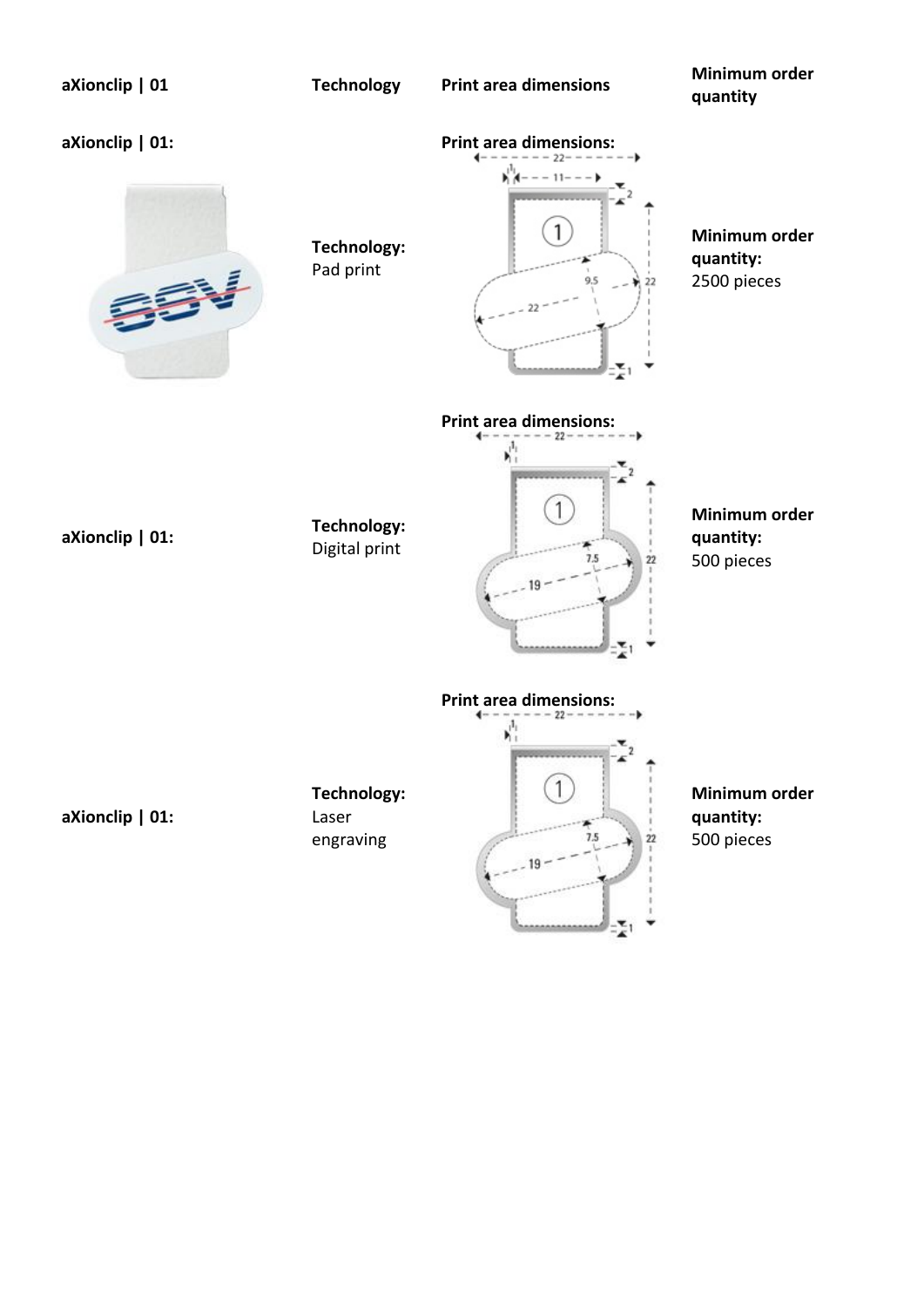| aXionclip   02          | <b>Technology</b>                 | <b>Print area dimensions</b>                | Minimum order<br>quantity                 |
|-------------------------|-----------------------------------|---------------------------------------------|-------------------------------------------|
| aXionclip   02:<br>your | Technology:<br>Pad print          | <b>Print area dimensions:</b><br>12.5<br>22 | Minimum order<br>quantity:<br>2500 pieces |
| aXionclip   02:         | Technology:<br>Digital print      | <b>Print area dimensions:</b><br>10,5       | Minimum order<br>quantity:<br>500 pieces  |
| aXionclip   02:         | Technology:<br>Laser<br>engraving | <b>Print area dimensions:</b><br>10.5<br>22 | Minimum order<br>quantity:<br>500 pieces  |
| aXionclip   02:         | Technology:                       | <b>Print area dimensions:</b>               | Minimum order<br>quantity:                |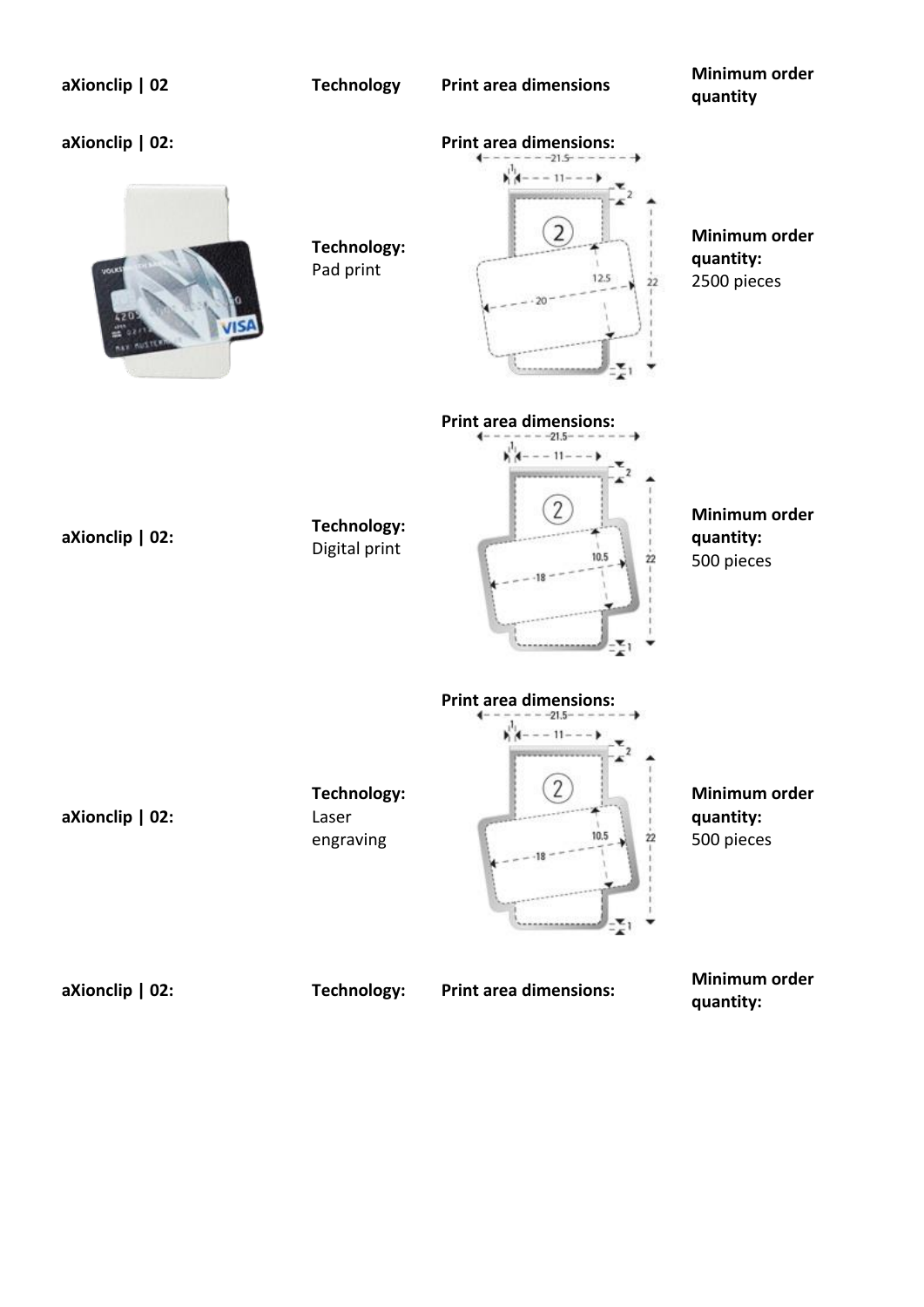| aXionclip   03                    | <b>Technology</b>                 | <b>Print area dimensions</b>                                          | Minimum order<br>quantity                 |
|-----------------------------------|-----------------------------------|-----------------------------------------------------------------------|-------------------------------------------|
| aXionclip   03:<br><b>OLYMPUS</b> | Technology:<br>Pad print          | <b>Print area dimensions:</b><br>23                                   | Minimum order<br>quantity:<br>2500 pieces |
| aXionclip   03:                   | Technology:<br>Digital print      | <b>Print area dimensions:</b><br>$-11-$<br>23<br>12                   | Minimum order<br>quantity:<br>500 pieces  |
| aXionclip   03:                   | Technology:<br>Laser<br>engraving | <b>Print area dimensions:</b><br>$- - 11 -$<br>3<br>23<br>12<br>$-20$ | Minimum order<br>quantity:<br>500 pieces  |

**aXionclip | 03: Technology: Print area dimensions: Minimum order quantity:**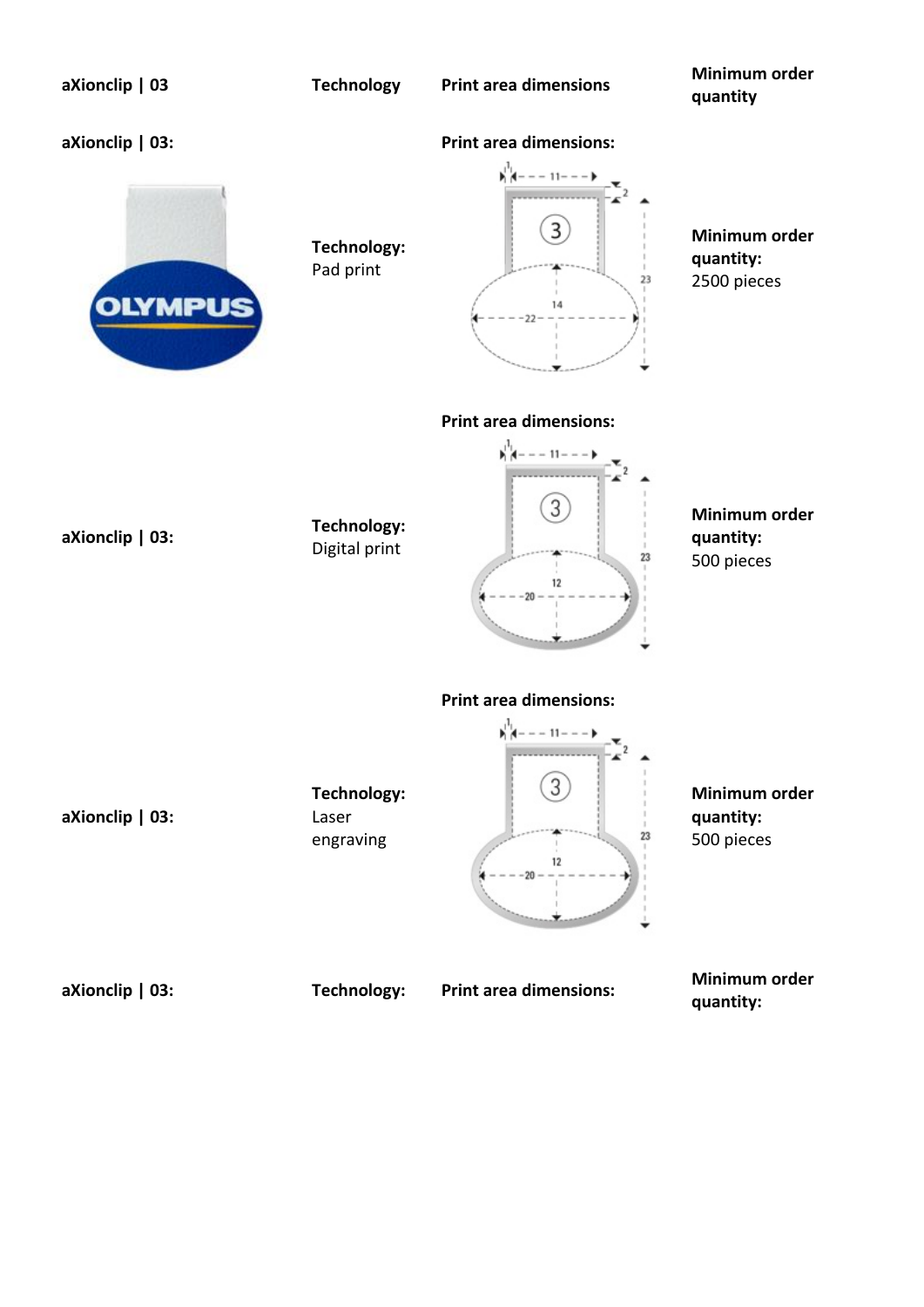| aXionclip   04  | <b>Technology</b>                 | <b>Print area dimensions</b>       | Minimum order<br>quantity                 |
|-----------------|-----------------------------------|------------------------------------|-------------------------------------------|
| aXionclip   04: | <b>Technology:</b><br>Pad print   | <b>Print area dimensions:</b>      | Minimum order<br>quantity:<br>2500 pieces |
| aXionclip   04: | Technology:<br>Digital print      | <b>Print area dimensions:</b><br>4 | Minimum order<br>quantity:<br>500 pieces  |
| aXionclip   04: | Technology:<br>Laser<br>engraving | <b>Print area dimensions:</b><br>4 | Minimum order<br>quantity:<br>500 pieces  |
| aXionclip   04: | Technology:                       | <b>Print area dimensions:</b>      | Minimum order<br>quantity:                |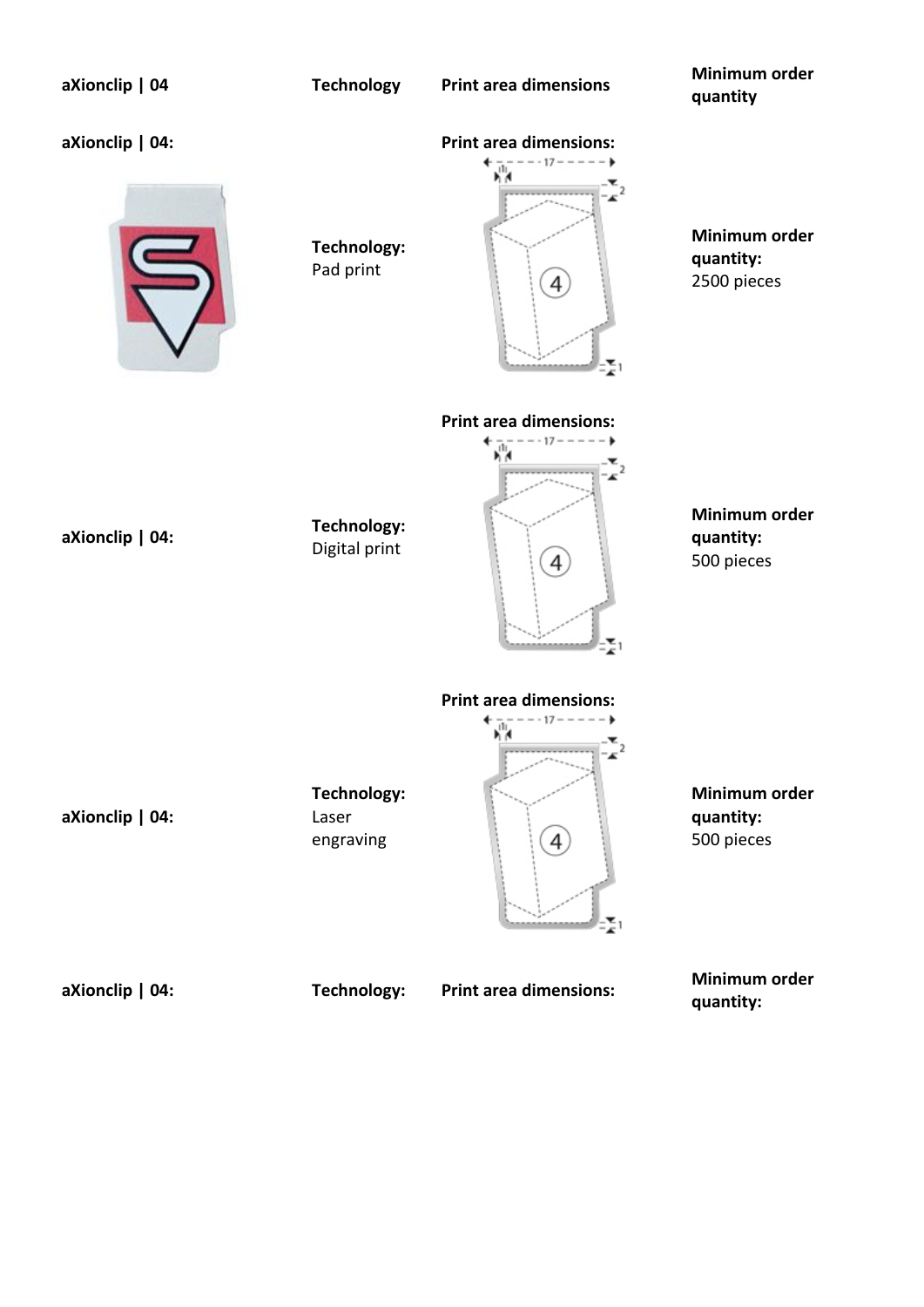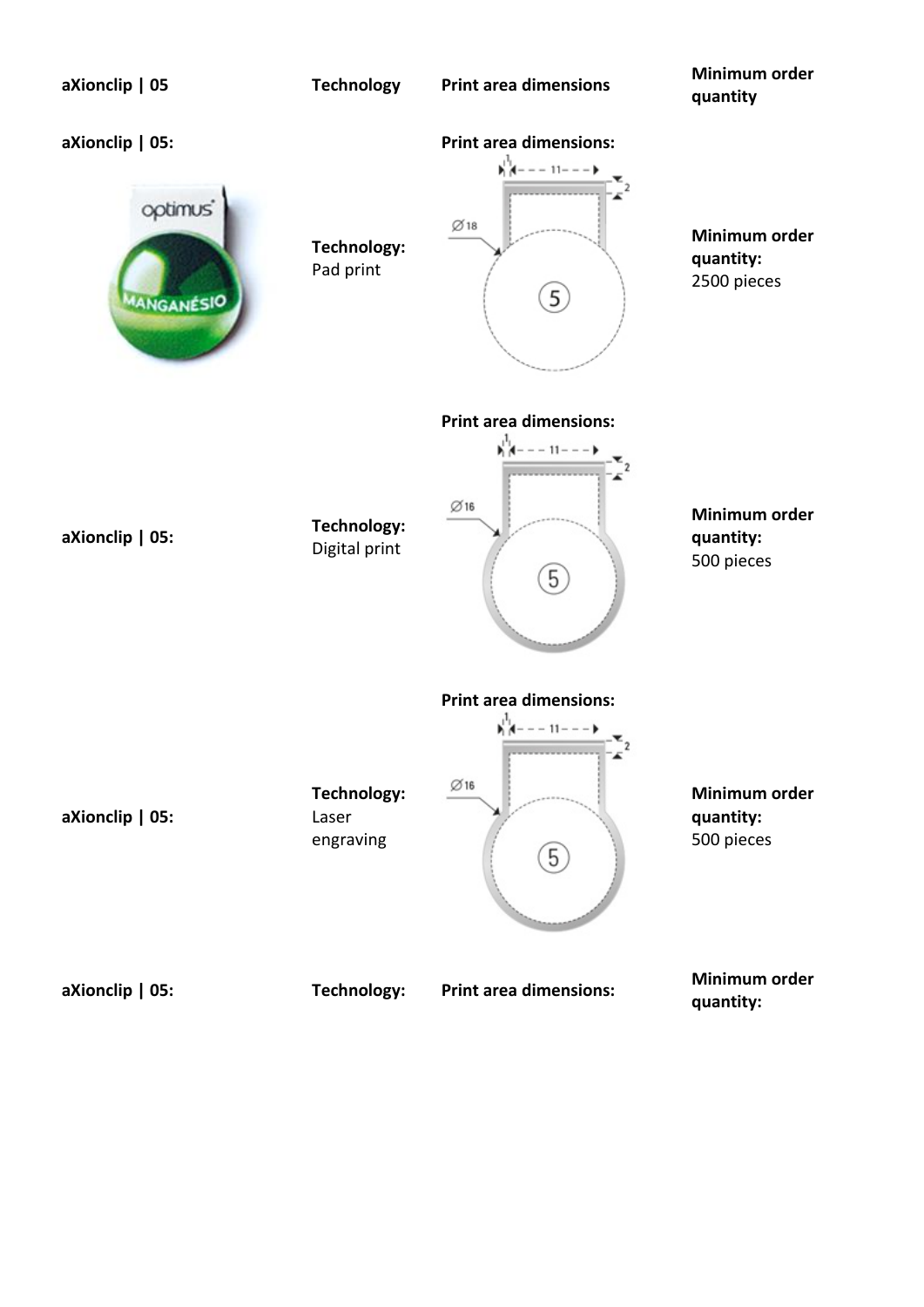| aXionclip   06        | <b>Technology</b>                 | <b>Print area dimensions</b>                                           | Minimum order<br>quantity                 |
|-----------------------|-----------------------------------|------------------------------------------------------------------------|-------------------------------------------|
| aXionclip   06:       | Technology:<br>Pad print          | <b>Print area dimensions:</b><br>$- - 22.5 - - - -$<br>ή'n,<br>22<br>6 | Minimum order<br>quantity:<br>2500 pieces |
| aXionclip   06:       | Technology:<br>Digital print      | <b>Print area dimensions:</b><br>$-22.5- -$<br>γķ<br>22<br>6           | Minimum order<br>quantity:<br>500 pieces  |
| aXionclip $\vert$ 06: | Technology:<br>Laser<br>engraving | <b>Print area dimensions:</b><br>$--- 22.5---$<br><br>ή'n,<br>22<br>6  | Minimum order<br>quantity:<br>500 pieces  |
| aXionclip   06:       | Technology:                       | <b>Print area dimensions:</b>                                          | Minimum order<br>quantity:                |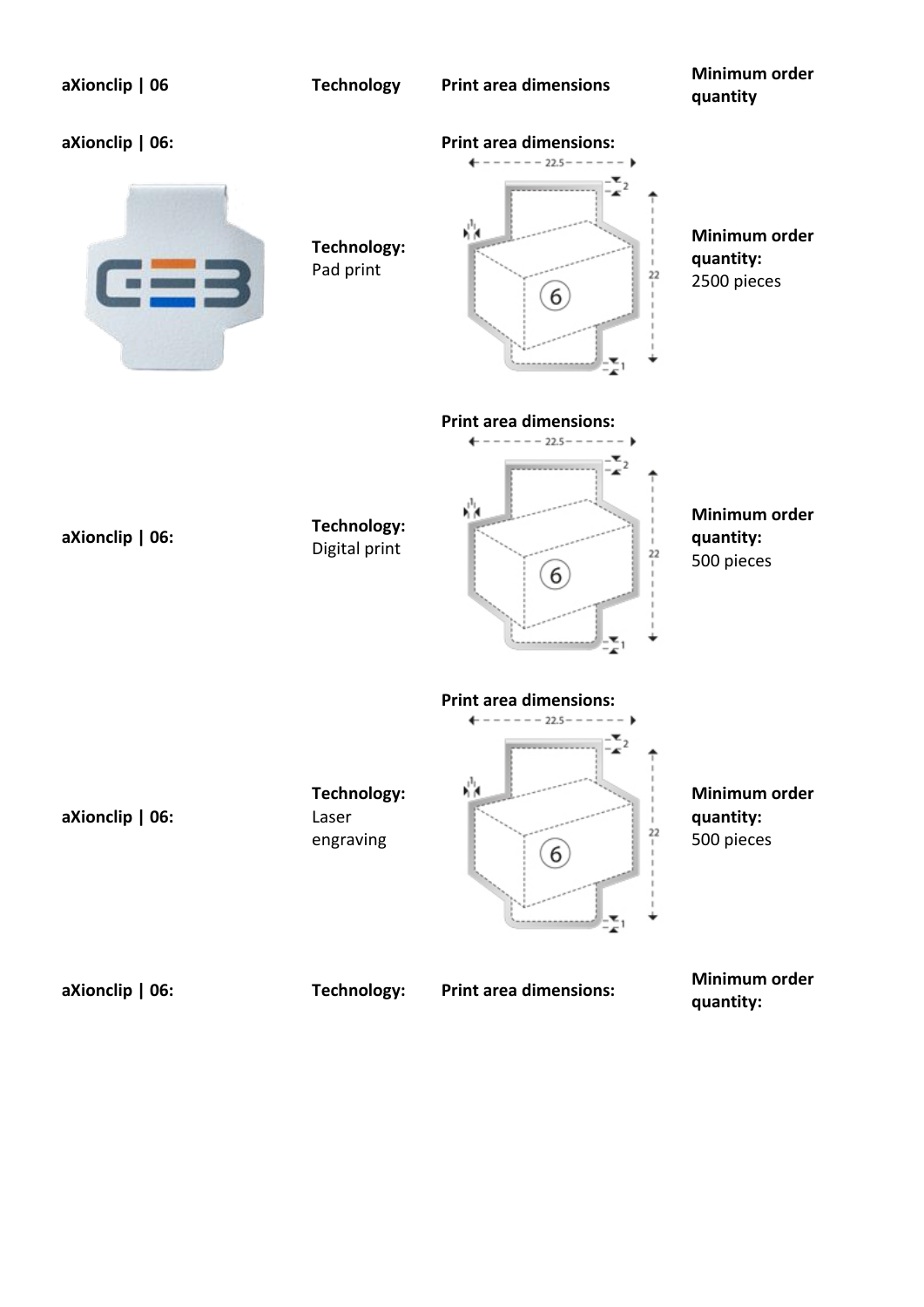| aXionclip   07               | <b>Technology</b>                        | <b>Print area dimensions</b>                      | Minimum order<br>quantity                 |
|------------------------------|------------------------------------------|---------------------------------------------------|-------------------------------------------|
| aXionclip   07:<br>Lufthansa | <b>Technology:</b><br>Pad print          | <b>Print area dimensions:</b><br>$-22- - - - - -$ | Minimum order<br>quantity:<br>2500 pieces |
| aXionclip   07:              | Technology:<br>Digital print             | <b>Print area dimensions:</b><br>$--22-------$    | Minimum order<br>quantity:<br>500 pieces  |
| aXionclip   07:              | <b>Technology:</b><br>Laser<br>engraving | <b>Print area dimensions:</b><br>$--22-------$    | Minimum order<br>quantity:<br>500 pieces  |
| aXionclip   07:              | Technology:                              | <b>Print area dimensions:</b>                     | Minimum order<br>$1.000 + 1.000$          |

**quantity:**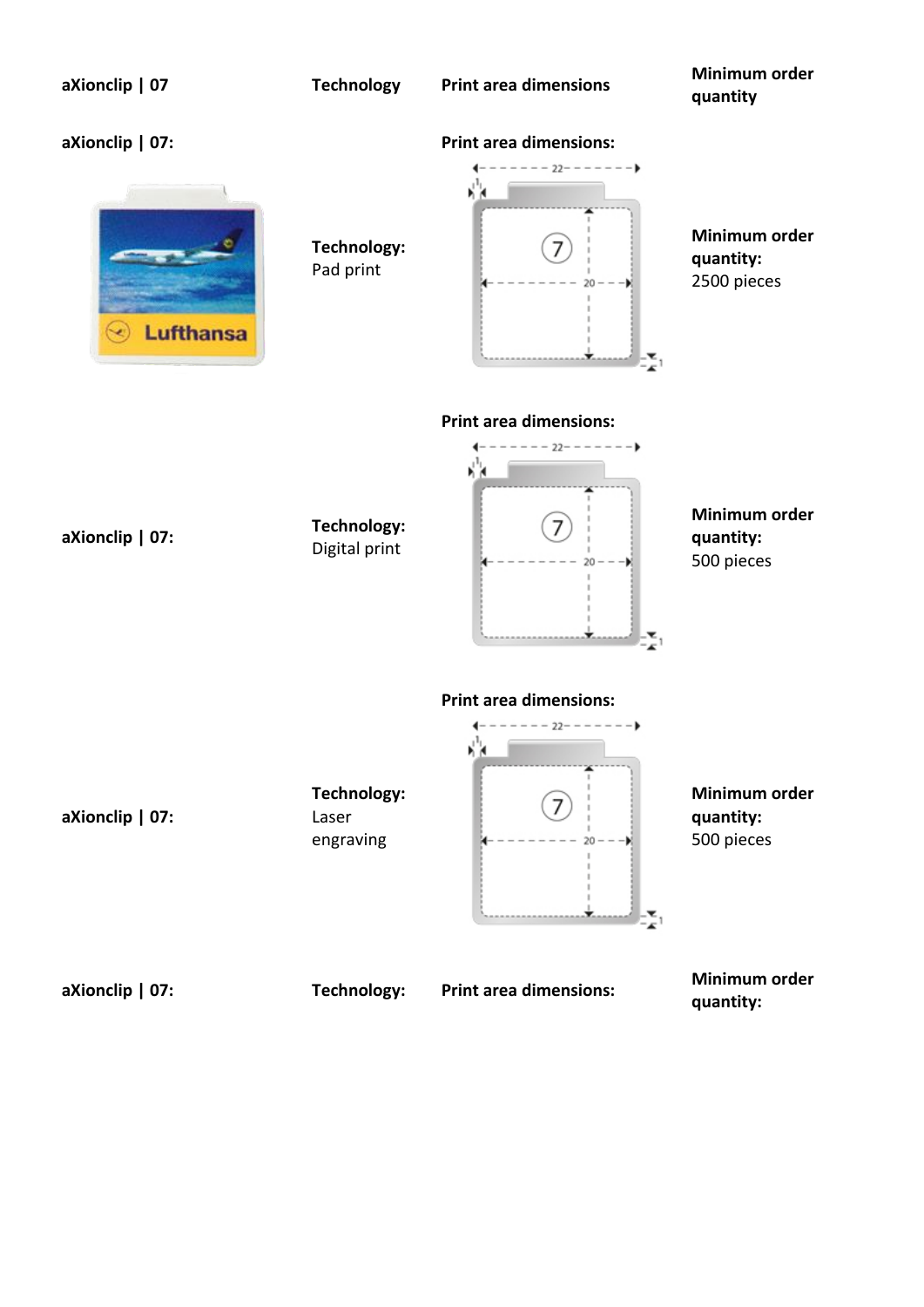| aXionclip   08  | <b>Technology</b>                 | <b>Print area dimensions</b>                                          | Minimum order<br>quantity                 |
|-----------------|-----------------------------------|-----------------------------------------------------------------------|-------------------------------------------|
| aXionclip   08: | <b>Technology:</b><br>Pad print   | <b>Print area dimensions:</b><br>$--- 13--- 12$<br>8<br>22            | Minimum order<br>quantity:<br>2500 pieces |
| aXionclip   08: | Technology:<br>Digital print      | <b>Print area dimensions:</b><br>$--- 13 --- ---$<br>$+14$<br>8<br>22 | Minimum order<br>quantity:<br>500 pieces  |
| aXionclip   08: | Technology:<br>Laser<br>engraving | <b>Print area dimensions:</b><br>$- - - 13 - - -$<br>11≢<br>8<br>22   | Minimum order<br>quantity:<br>500 pieces  |
| aXionclip   08: | Technology:                       | <b>Print area dimensions:</b>                                         | Minimum order<br>quantity:                |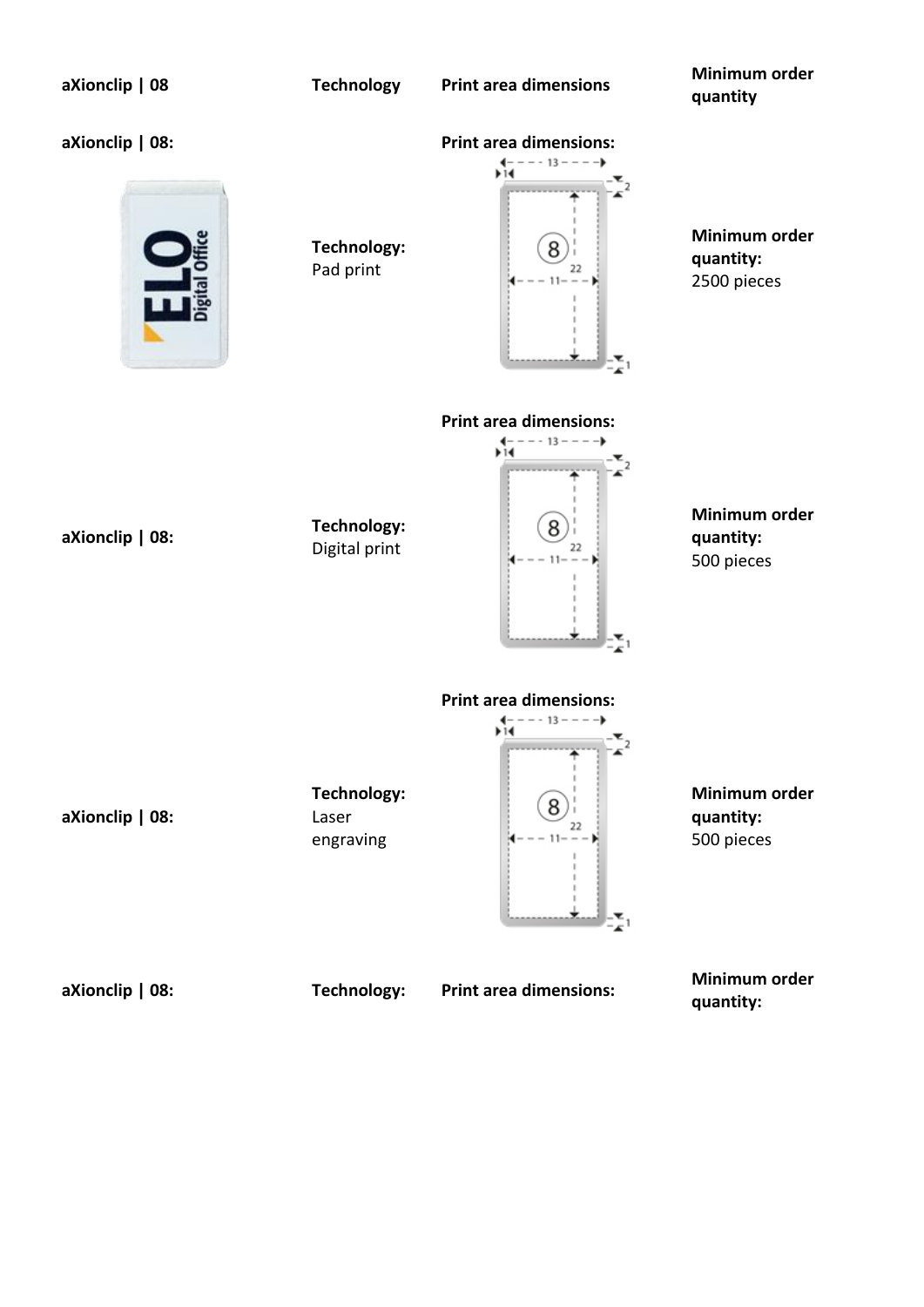| aXionclip   09  | <b>Technology</b>                 | <b>Print area dimensions</b>  | Minimum order<br>quantity                 |
|-----------------|-----------------------------------|-------------------------------|-------------------------------------------|
| aXionclip   09: |                                   | <b>Print area dimensions:</b> |                                           |
| UIR<br>telecom  | Technology:<br>Pad print          | 9<br>22                       | Minimum order<br>quantity:<br>2500 pieces |
|                 |                                   | <b>Print area dimensions:</b> |                                           |
| aXionclip   09: | Technology:<br>Digital print      | 9<br>22<br>20                 | Minimum order<br>quantity:<br>500 pieces  |
|                 |                                   | <b>Print area dimensions:</b> |                                           |
| aXionclip   09: | Technology:<br>Laser<br>engraving | 9<br>$\overline{22}$          | Minimum order<br>quantity:<br>500 pieces  |

**aXionclip | 09: Technology: Print area dimensions: Minimum order quantity:**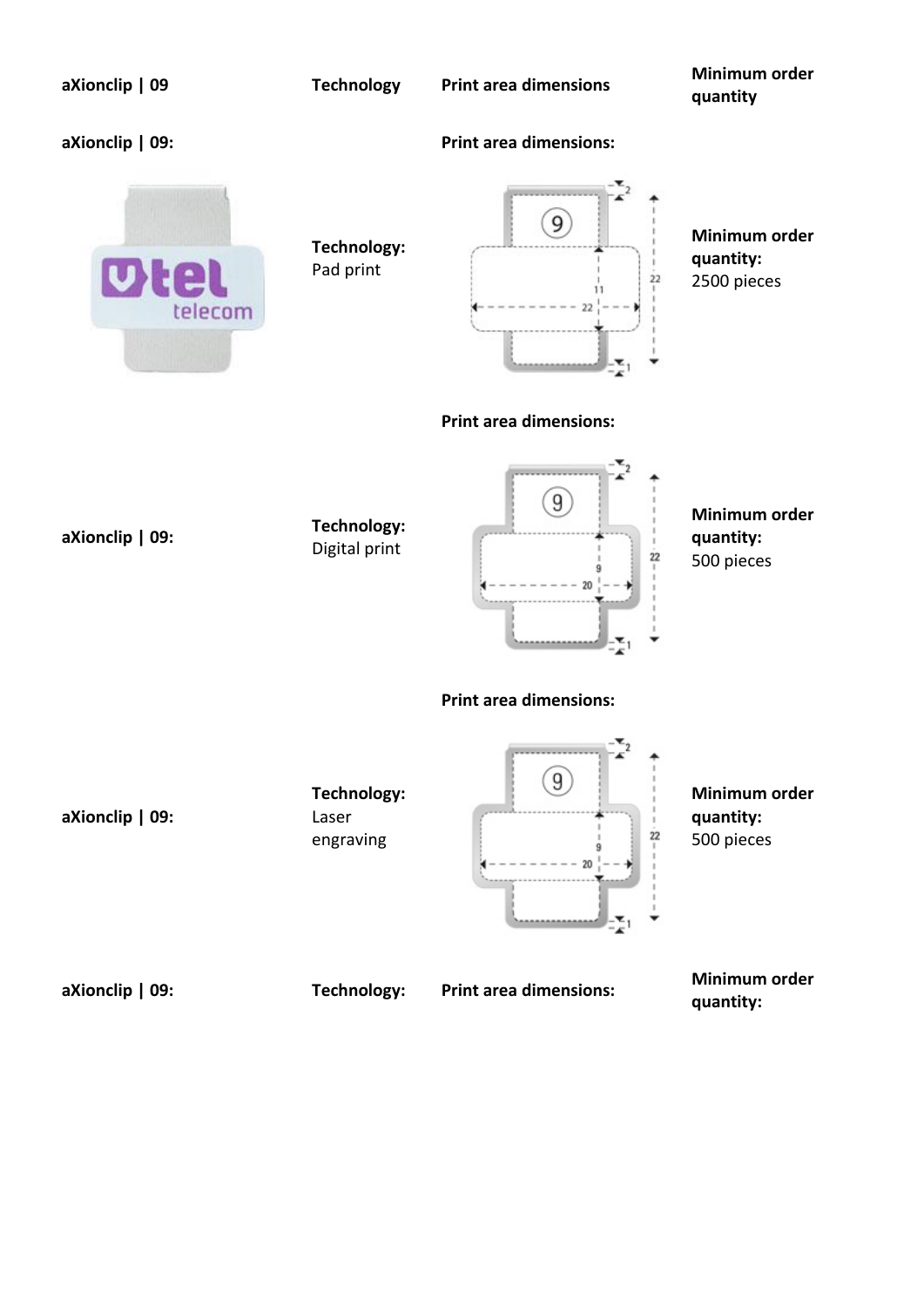